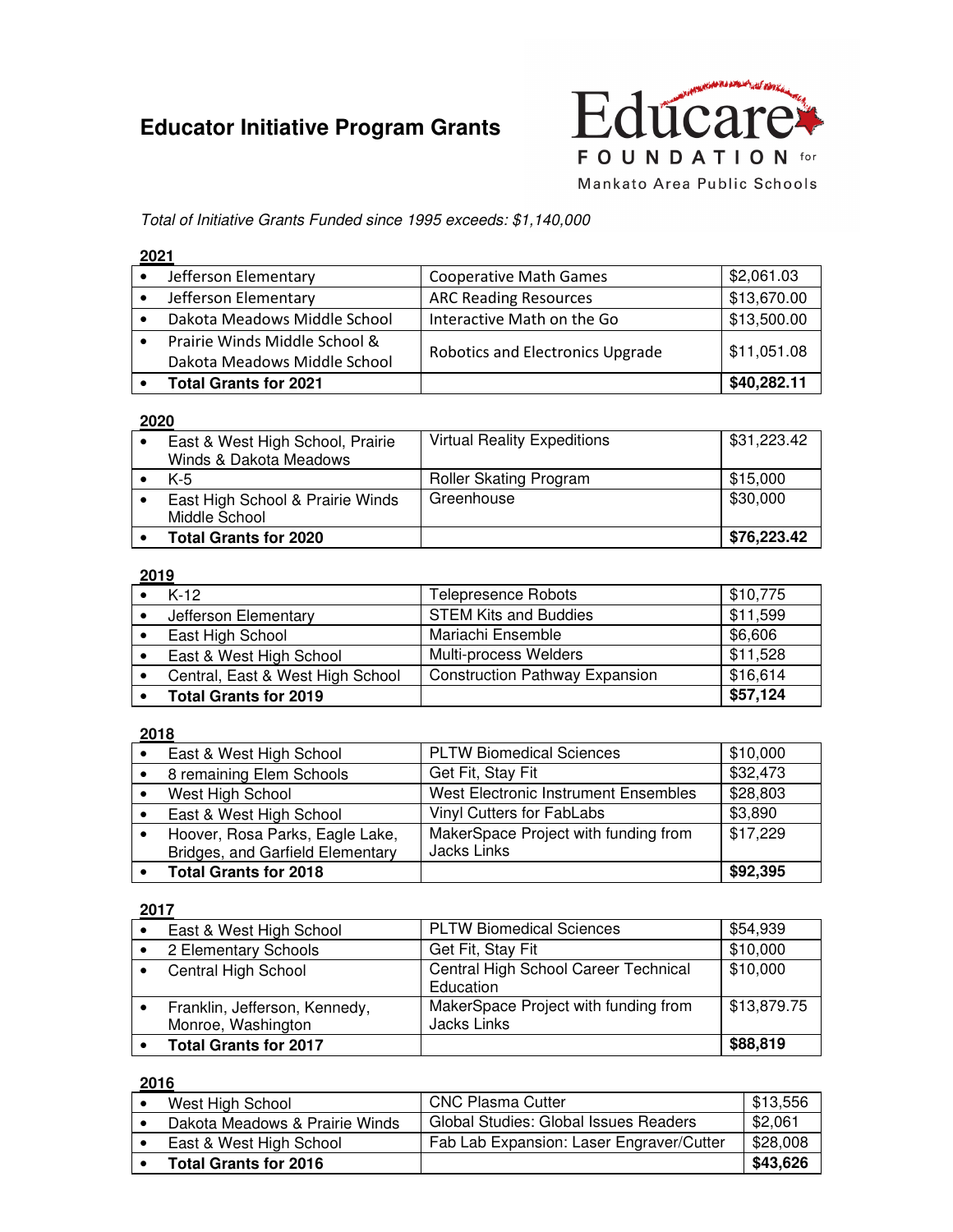| West High School                | <b>Chromebooks for Social Studies</b>                 | \$11,558 |
|---------------------------------|-------------------------------------------------------|----------|
| East High School                | Samsung tablets for 22 <sup>nd</sup> Century Learning | \$13,216 |
| East & West High School         | 4 Pulse Welders                                       | \$15,300 |
| Dakota Meadows & East Junior HS | WeatherBug weather station                            | \$15,735 |
| Dakota Meadows & East Junior HS | 16 VEX Robotics kits                                  | \$8,400  |
| <b>Total Grants for 2015</b>    |                                                       | \$64,209 |

# **2014**

| East Junior and Senior High  | Cardio for Life: 40 heart rate monitors     | \$3800   |
|------------------------------|---------------------------------------------|----------|
| West High School             | Seeing the Unseen: Gas Chromatograph        | \$2165   |
| <b>Franklin Elementary</b>   | Improving Social/Emotional Support: 6 ipads | \$1867   |
| <b>Franklin Elementary</b>   | Learning English through Tech: 10 ipads     | \$3581   |
| East and West Senior High    | Biomedical Lab Careers: 30 iPads            | \$12480  |
| <b>West Music Department</b> | 12 ipads and SmartMusic apps                | \$5,148  |
| <b>Kennedy Elementary</b>    | Digital Citizenship & eLiteracy: 30 ipads   | \$11,700 |
| Rosa Parks Elementary        | Flying High w/lpad Minis: 30 ipads          | \$11,700 |
| <b>Hoover Elementary</b>     | Access to Complex Text: leveled readers     | \$2,559  |
| <b>Total Grants for 2014</b> |                                             | \$55,000 |

# **2013**

|           | <b>Bridges Elementary</b>               | <b>Classroom Digital Access</b>                                          | \$3788   |
|-----------|-----------------------------------------|--------------------------------------------------------------------------|----------|
| $\bullet$ | Monroe Elementary                       | Kindergarten Technology Enhancement                                      | \$3130   |
| $\bullet$ | East Junior and Senior High             | East Junior and Senior High Fitness Center                               | \$14,000 |
| ٠         | <b>Franklin Elementary</b>              | Learning Through Music Reading<br>Readiness Program                      | \$2000   |
| $\bullet$ | <b>Hoover Elementary</b>                | I-Clone                                                                  | \$9370   |
| $\bullet$ | <b>Kennedy Elementary</b>               | Kennedy Cubs Academy                                                     | \$3170   |
| $\bullet$ | Secondary ELL students District<br>Wide | <b>ELL Mobile Learning Initiative</b>                                    | \$6000   |
| $\bullet$ | <b>DMMS</b>                             | Physical Education i-Pod Touch                                           | \$7134   |
| $\bullet$ | <b>Franklin Elementary</b>              | Franklin is Flying for Technology                                        | \$13,060 |
| $\bullet$ | 12 <sup>th</sup> Grade in the District  | Super Mileage Vehicle Competition and<br><b>CAFÉ Legislative Efforts</b> | \$1494   |
|           | <b>Total Grants for 2013</b>            |                                                                          | \$63,146 |

| $\bullet$ | East and West High School   | <b>Emergency Care Simulations</b>                               | \$8235                          |
|-----------|-----------------------------|-----------------------------------------------------------------|---------------------------------|
| ٠         | East Junior and Senior High | Naviance, Notebooks and Student Success                         | \$19,600                        |
| $\bullet$ | East Senior High            | Implementation of the i-Pad                                     | Combo<br>with<br>grant<br>above |
| $\bullet$ | DMMS and East Junior High   | Tech Aided Learning for Special Education<br><b>Students</b>    | \$4500                          |
|           | East Senior High            | <b>Documenting Success</b>                                      | \$1108                          |
|           | East Senior High            | Flipped Math Classroom                                          | \$4023                          |
|           | District Wide               | Technology Aided Development for Speech<br>and Language Therapy | \$3500                          |
|           | East Senior High            | Enhancing student comprehension and                             | \$5033                          |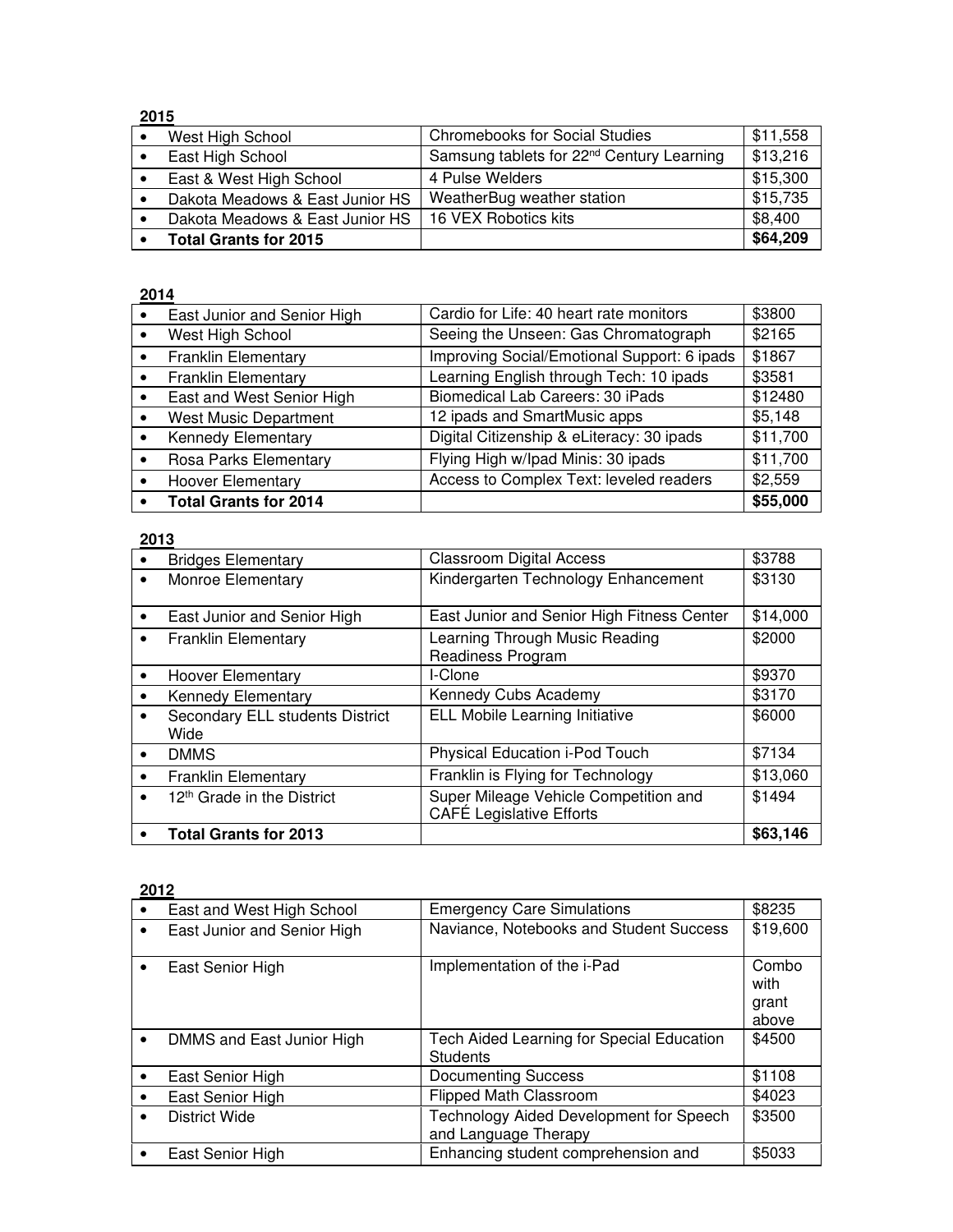|                              | achievement through technology                                          |          |
|------------------------------|-------------------------------------------------------------------------|----------|
| Eagle Lake Elementary        | I-PADS – Integration programs, apps and<br>differentiation for students | \$7000   |
| East and West Senior High    | Project Lead the Way innovation zone<br>equipment                       | \$4000   |
| <b>Total Grants for 2012</b> |                                                                         | \$56,999 |

| East High School             | Venier Sensors for Chemistry                     | \$3281   |
|------------------------------|--------------------------------------------------|----------|
| West High School and DMMS    | Casio Privia PX 330 Piano                        | \$799    |
| <b>Franklin Elementary</b>   | Band and Orchestra Smart Board                   | \$3234   |
| <b>DMMS</b>                  | i-Pads and 21 <sup>st</sup> Century Skills       | \$21,000 |
| <b>Washington Elementary</b> | Telebinocular Screening/Vision Learning          | \$1493   |
| District Wide                | Assistive Technology Library                     | \$6991   |
| East Junior High             | Sound System for the Classroom                   | \$7450   |
| Eagle Lake Elementary        | <b>Celebrating Achievement Goals</b>             | \$1900   |
| Jefferson Elementary         | Improving Student Learning through<br>Technology | \$4576   |
|                              |                                                  |          |
| <b>Total Grants for 2011</b> |                                                  | \$51,124 |
|                              |                                                  |          |

#### **2010**

| $\bullet$ | Rosa Parks Elementary         | ECFE Pre School and Parent Child Class<br>materials           | \$9900   |
|-----------|-------------------------------|---------------------------------------------------------------|----------|
| $\bullet$ | Monroe Elementary             | <b>Electronic Franklin Spellers</b>                           | \$900    |
| $\bullet$ | <b>All Elementary Schools</b> | <b>Fitness Gram Fitness Testing Update</b>                    | \$7152   |
|           | East and West High Schools    | <b>Broadcast Class Euipment</b>                               | \$4086   |
| $\bullet$ | East and West High Schools    | Solar and Fuel Cells for Alternative Energy<br>Investigation  | \$2470   |
|           | <b>CTSS</b>                   | Winter Camping at Wolf Ridge<br><b>Environmental Center</b>   | \$2000   |
|           | East Jr High and DMMS         | Enhancing Student Achievement Trough the<br>Use of Technology | \$29,492 |
|           |                               |                                                               |          |
|           | <b>Total Grants for 2010</b>  |                                                               | \$56,000 |

| $\bullet$ | Mankato West High School                | School-Based Enterprise                                | \$1800   |
|-----------|-----------------------------------------|--------------------------------------------------------|----------|
| ٠         | <b>Bridges Community School</b>         | Junior Achievement Biz Town                            | \$2450   |
| $\bullet$ | Mankato East Sr. High School            | World Language Oral Proficiency Focus                  | \$2545   |
| $\bullet$ | <b>SSSC</b>                             | Bring Staff Training Into the 21 <sup>st</sup> Century | \$3200   |
| $\bullet$ | Hoover Elementary School                | Portable SMARTboard                                    | \$1845   |
| $\bullet$ | Central High School                     | Baby Think it Over                                     | \$1229   |
| $\bullet$ | East Jr High and DMMS                   | 8 <sup>th</sup> Grade Career Day                       | \$3590   |
| $\bullet$ | Central High School                     | Using Modern Technology in Modern Media                | \$3000   |
| $\bullet$ | Mankato East & West High<br>Schools     | <b>Broadcast Class-Equipment</b>                       | \$17600  |
| $\bullet$ | 10 <sup>th</sup> Grade East High School | Creating 21 <sup>st</sup> Century Classrooms           | \$9000   |
| $\bullet$ | East Jr High and DMMS                   | GPS Guided Geologic Field Investigation                | \$8000   |
| $\bullet$ | <b>Total Grants for 2009</b>            |                                                        | \$54,259 |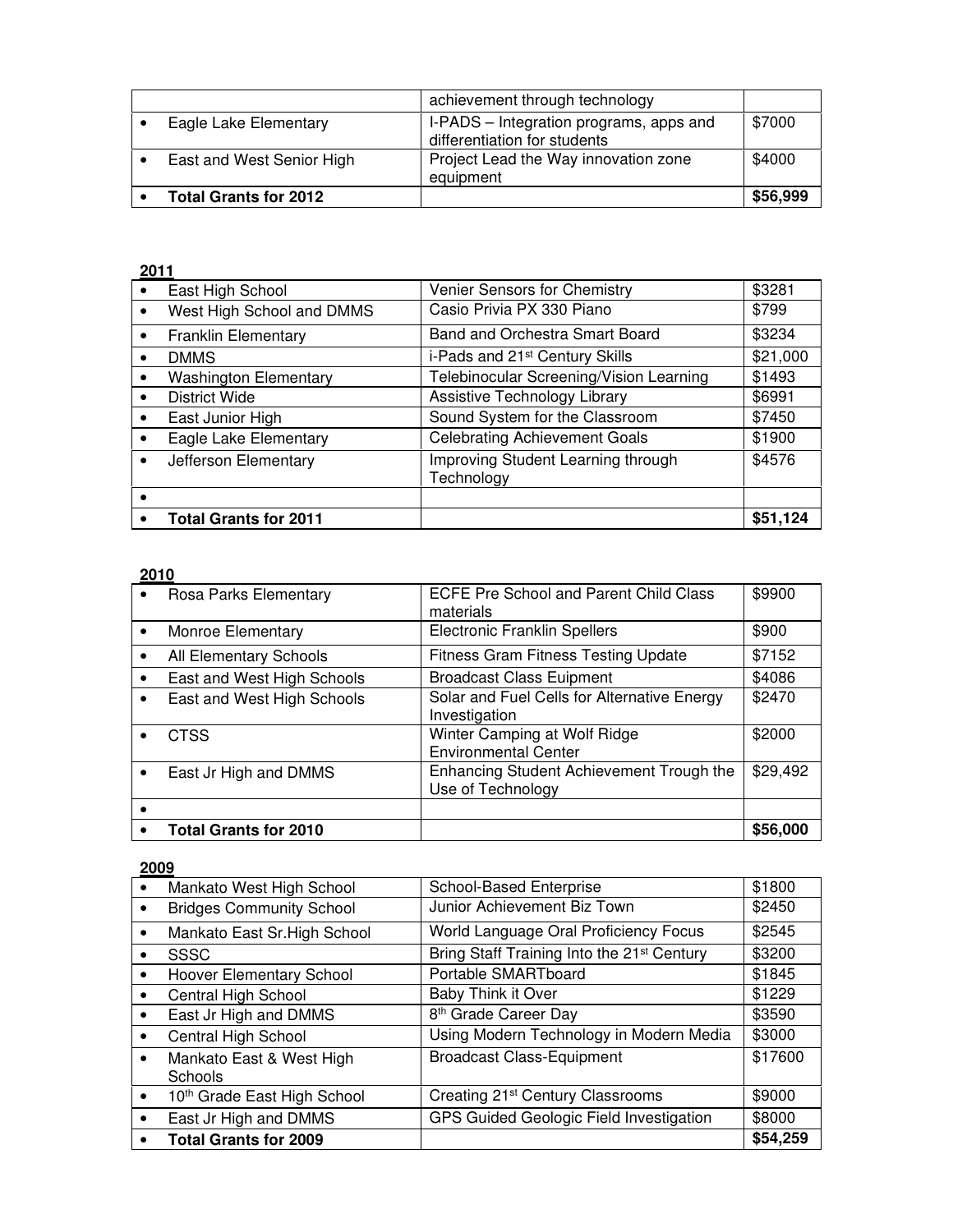| 2008      |                                     |                                                                                  |          |
|-----------|-------------------------------------|----------------------------------------------------------------------------------|----------|
| $\bullet$ | Mankato East & West High<br>Schools | Project Lead the Way - Auto Level for<br>Surveying                               | \$1172   |
| $\bullet$ | Central High School                 | Using technology to reach visual learners                                        | \$750    |
| ٠         | East Junior High School             | Formative Assessment through Tech                                                | \$6000   |
| ٠         | East Junior High School             | iPods in the Classroom                                                           | \$8000   |
| $\bullet$ | Garfield & Franklin Elem            | <b>Guitars for Sixth Graders</b>                                                 | \$5685   |
| $\bullet$ | Mankato East High School            | Planetarium Digital Dome                                                         | \$10000  |
| ٠         | Mankato East Jr & Sr High School    | Adapted Bicycle for Life Skills                                                  | \$4365   |
| $\bullet$ | Kennedy Elementary School           | S.M.A.R.T.-Stimulating Maturity through<br><b>Accelerated Readiness Training</b> | \$1500   |
| $\bullet$ | <b>Mankato Day Treatment</b>        | Winter Camping at Confidence Learning<br>Center                                  | \$1250   |
|           | Dakota Meadows Middle School        | Enhancing Student Learning Through the<br>Use of Technology                      | \$6800   |
| $\bullet$ | Mankato East High School            | <b>Community Wellness Center Renovation</b>                                      | \$3000   |
|           | <b>Total Grants for 2008</b>        |                                                                                  | \$48,522 |

| Monroe Elementary School                   | World Music Drumming Curriculum                              | \$2350   |
|--------------------------------------------|--------------------------------------------------------------|----------|
| Mankato West High School                   | Update Genisys Scan Tool                                     | \$835    |
| Mankato East & West High<br><b>Schools</b> | Project Lead the Way - Auto Level for<br>Surveying           | \$1122   |
| Monroe Elementary School                   | Wireless InterWrite Pad                                      | \$2500   |
| Mankato East High School                   | ProStart - A Restaurant/Hospitality<br>Management Curriculum | \$10,000 |
| Mankato West High School                   | ProStart - A Restaurant/Hospitality<br>Management Curriculum | \$10,000 |
| <b>Mankato Day Treatment</b>               | Winter Camping at Confidence Learning<br>Center              | \$1250   |
| Dakota Meadows Middle School               | Enhancing Student Learning Through the<br>Use of Technology  | \$8840   |
| Mankato West High School                   | Project 200                                                  | \$3000   |
| <b>Total Grants for 2007</b>               |                                                              | \$39,897 |
|                                            |                                                              |          |

| $\bullet$ | Mankato East & West High<br><b>Schools</b> | Project Lead the Way 1                          | \$1060   |
|-----------|--------------------------------------------|-------------------------------------------------|----------|
| $\bullet$ | Mankato East & West High<br>Schools        | Project Lead the Way 2                          | \$3600   |
| $\bullet$ | Mankato East & West High<br>Schools        | Project Lead the Way 3                          | \$3570   |
| $\bullet$ | Mankato East & West High<br><b>Schools</b> | <b>BASIC Stamp Microcontroller Project</b>      | \$2980   |
| ٠         | Roosevelt Elementary School                | Literacy for All                                | \$5250   |
| ٠         | All Elementary Schools                     | Dance Dance Revolution                          | \$5189   |
| ٠         | Eagle Lake Elementary School               | Early Reading Intervention                      | \$1200   |
|           | Early Childhood Special Education          | <b>Building Early Literacy Home Connections</b> | \$875    |
| $\bullet$ | Mankato East High School                   | Say YES to the Arts! (tech grant)               | \$3000   |
| ٠         | Mankato East High School                   | Say YES to the Arts! (literacy grant)           | \$1750   |
| ٠         | Kennedy Elementary School                  | <b>Great Books</b>                              | \$6763   |
|           | <b>Total Grants for 2006</b>               |                                                 | \$35,237 |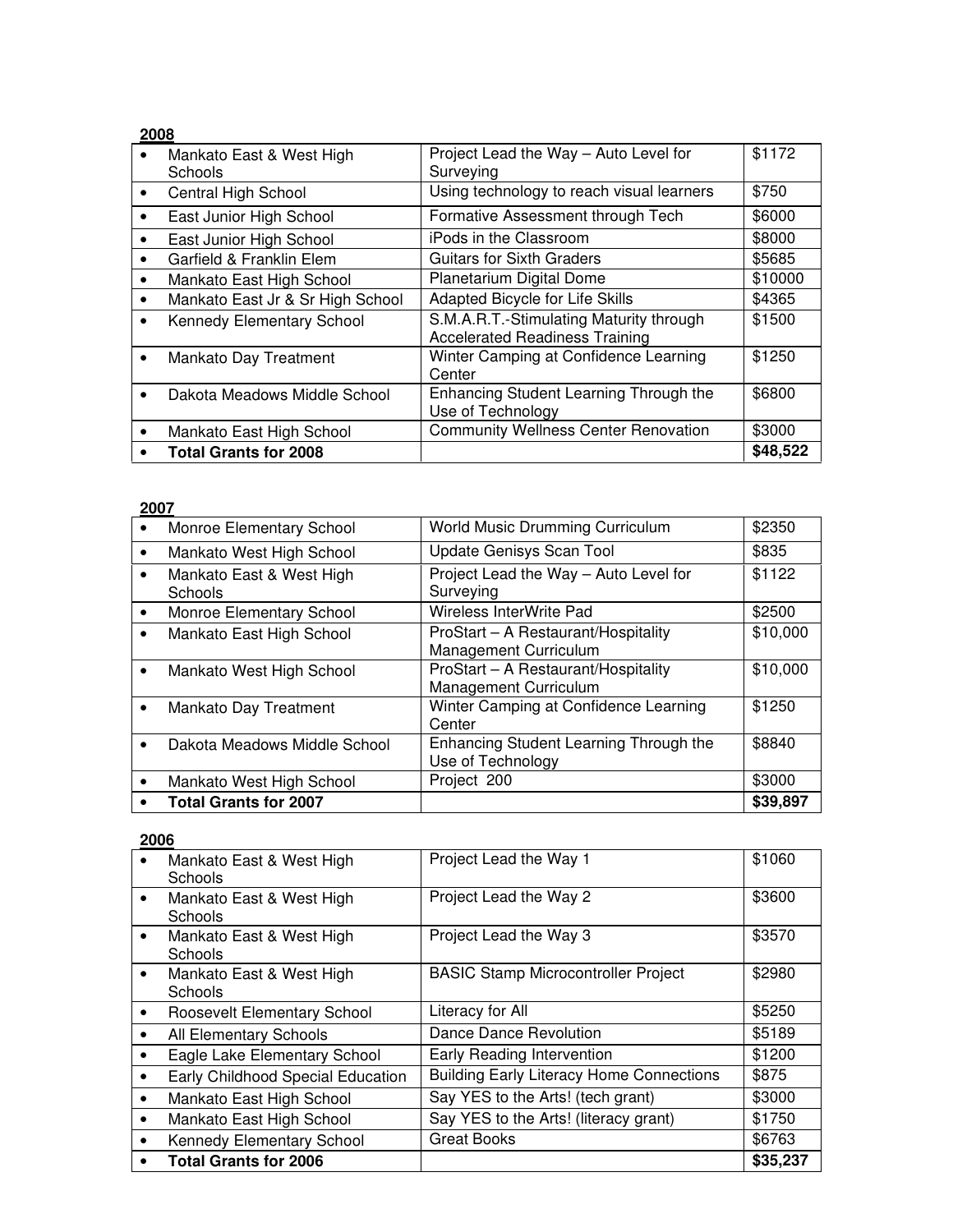| 2005      |                                                    |                                                                      |          |
|-----------|----------------------------------------------------|----------------------------------------------------------------------|----------|
| $\bullet$ | Mankato East Junior High School                    | Artist-in-Residence Drama Program                                    | \$6500   |
| $\bullet$ | <b>Hoover Elementary School</b>                    | Making Connections with a Wireless Lab                               | \$4000   |
| $\bullet$ | <b>Bridges Community School</b>                    | Learning and Literacy in Early Childhood<br><b>Special Education</b> | \$1650   |
| $\bullet$ | All Elementary Schools                             | <b>Junior Great Books</b>                                            | \$7174   |
| $\bullet$ | Central Middle School                              | Technology Improvement                                               | \$1545   |
| $\bullet$ | Central Middle & High Schools                      | <b>Industrial Arts</b>                                               | \$1251   |
| $\bullet$ | Dakota Meadows Middle School &<br>East High School | Augmentative Alternative Communication<br>Device                     | \$3405   |
| $\bullet$ | Mankato West High School                           | Digital Projection in the Arts                                       | \$1600   |
| $\bullet$ | Mankato East High School                           | Planetarium Sound System                                             | \$3370   |
| $\bullet$ | Dakota Meadows Middle School                       | Secondary Reading Intervention Program                               | \$2650   |
|           | <b>Total Grants for 2005</b>                       |                                                                      | \$33,145 |

|           | Mankato West High School               | A Commissioned Musical Composition<br>Project | \$4000   |
|-----------|----------------------------------------|-----------------------------------------------|----------|
| $\bullet$ | Mankato West High School               | Digital Image as Graphic Art                  | \$2735   |
|           | <b>Central High School</b>             | Keyboard Classroom                            | \$4441   |
| $\bullet$ | Mankato East Jr. & Sr. High<br>Schools | Understanding Cardiovascular Health           | \$4545   |
| $\bullet$ | Mankato East Junior High School        | Artist-in-Residence Drama Program             | \$1600   |
| $\bullet$ | Jefferson Elementary School            | Jefferson Literacy Fund II                    | \$2085   |
| $\bullet$ | Jefferson Elementary School            | Spanish Language Support                      | \$1100   |
| $\bullet$ | Franklin Elementary School             | Early Interventions in Reading                | \$6255   |
| $\bullet$ | Eagle Lake Elementary School           | Eagle Lake Guided Reading                     | \$5270   |
| $\bullet$ | All Buildings in Mankato Schools       | Reading & Writing for Literacy                | \$2788   |
| $\bullet$ | Mankato East Junior High School        | Author Luncheon                               | \$1500   |
| ٠         | <b>Total Grants for 2004</b>           |                                               | \$36,319 |

# **2003**

| Dakota Meadows, Garfield<br>Elementary & West High School | Public Achievement Plus - Wellness Center      | \$3500   |
|-----------------------------------------------------------|------------------------------------------------|----------|
| Mankato East & West High<br><b>Schools</b>                | Introduction to Health Occupations             | \$6000   |
| East Junior High School                                   | Artist-in-Residence Drama Program              | \$5150   |
| Eagle Lake Elementary School                              | Cross-Age Tutoring                             | \$1000   |
| Monroe Elementary School                                  | Guided Reading in First & Second Grade         | \$7500   |
| Hoover Elementary School                                  | Everyday Mathematics Literature<br>Connections | \$1100   |
| <b>Bridges Community School</b>                           | <b>Bridges Projection Studio</b>               | \$5750   |
| <b>Total Grants for 2003</b>                              |                                                | \$30,000 |

| East Junior High, East Senior High,<br>Dakota Meadows & West High | <b>Great Books Inquiry Training</b>       | \$3700 |
|-------------------------------------------------------------------|-------------------------------------------|--------|
| Mankato East High School                                          | <b>Engineering Excellence</b>             | \$2300 |
| Mankato East High School                                          | Arboretum Project                         | \$1500 |
| Jefferson Elementary School                                       | Exploring the Spanish Speaking World      | \$1500 |
| <b>Bridges Community School</b>                                   | Articulation of Model-Integrated Thematic | \$5800 |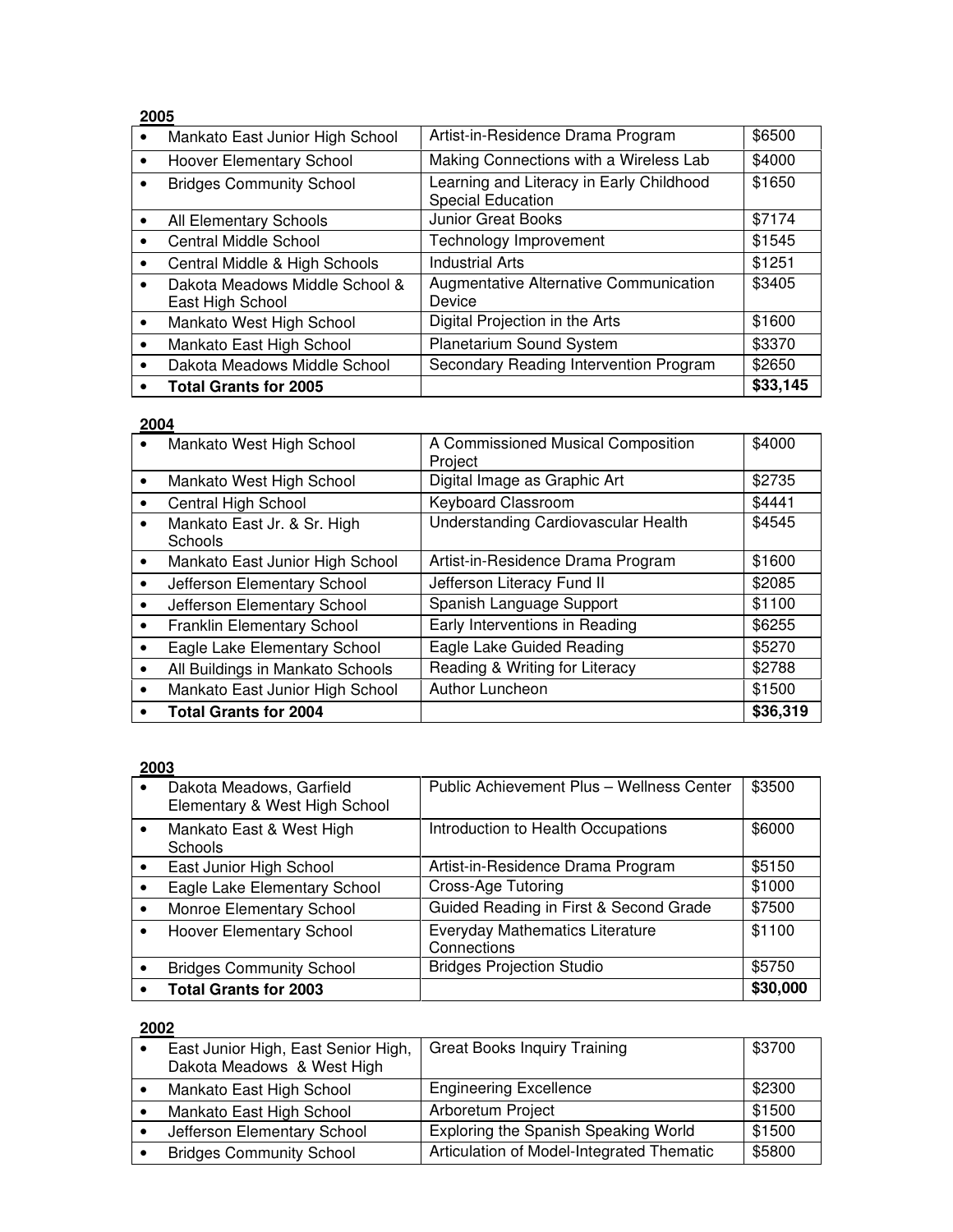|           |                                     | Instruction                                                                      |          |
|-----------|-------------------------------------|----------------------------------------------------------------------------------|----------|
|           | East, West & Dakota Meadows         | Literacy – Fun with Reading and Writing                                          | \$2500   |
|           | <b>Lincoln Community Center</b>     | <b>Technology Up Close</b>                                                       | \$1500   |
| $\bullet$ | <b>Lincoln Community Center</b>     | ESL MN/US Geography Course                                                       | \$1900   |
|           | <b>Hoover Elementary School</b>     | <b>Assistive Technology: Promoting</b><br>Technology Aided Learning and Literacy | \$2000   |
| $\bullet$ | Mankato East & West High<br>Schools | Science Museum Field Trip for ESL<br>students                                    | \$800    |
|           | Monroe Elementary School            | Digital Camera to Enhance Writing in the<br>classroom                            | \$800    |
|           | <b>Total Grants for 2002</b>        |                                                                                  | \$24,300 |

| Kennedy Elementary School       | Spanish Enrichment Program                           | \$1300   |
|---------------------------------|------------------------------------------------------|----------|
| Eagle Lake Elementary School    | Eagle Lake Software Purchase                         | \$500    |
| <b>Bridges Community School</b> | <b>SPECTRUM System</b>                               | \$5000   |
| East Junior High School         | <b>SRI Reading Inventory</b>                         | \$1000   |
| West High School                | Genisys Scan Tool                                    | \$1700   |
| Hoover Elementary School        | <b>BrainWorks</b>                                    | \$7800   |
| Dakota Meadows Middle School    | Learning Technology for the 21 <sup>st</sup> Century | \$5800   |
| Eagle Lake Elementary School    | <b>Clifford Reading Incentive</b>                    | \$800    |
| East High School                | Interactive Coursework in Chemistry                  | \$700    |
| <b>Total Grants for 2001</b>    |                                                      | \$24,600 |

#### **2000**

| Franklin Elementary School        | Full Day Kindergarten                          | \$4600   |
|-----------------------------------|------------------------------------------------|----------|
| East Junior High School           | Literacy Across the Curriculum                 | \$5500   |
| <b>Bridges Community School</b>   | Integrated Thematic Instruction Training       | \$5500   |
| <b>Garfield Elementary School</b> | Confidence Climbing for Strength<br>Endurance  | \$3000   |
| West High School                  | Computer Probes in the Chemistry<br>Laboratory | \$4600   |
| <b>Total Grants for 2000</b>      |                                                | \$23,200 |

#### **1999**

| <b>Hoover Elementary School</b> | The Primary Learning Center            | \$5000   |
|---------------------------------|----------------------------------------|----------|
| Jefferson Elementary School     | Uno Dos EspanolNumero Tres             | \$5000   |
| <b>Bridges Community School</b> | <b>Volunteer Coordination Position</b> | \$5000   |
| West High School                | Engine Performance Multimedia          | \$3000   |
| <b>Total Grants for 1999</b>    |                                        | \$18,000 |

#### **1998**

| East Junior High School           | Do It With Heart                | \$3600   |
|-----------------------------------|---------------------------------|----------|
| Middle Schools                    | <b>Building Success</b>         | \$2564   |
| East & West High Schools          | Factories of the Future         | \$3600   |
| East Junior & Senior High Schools | <b>Mankato Meets East</b>       | \$5694   |
| Jefferson Elementary School       | Uno Dos Espanol: Amity Exchange | \$2440   |
| <b>Total Grants for 1998</b>      |                                 | \$17,898 |

| East & West High Schools   | <b>Embryo and Tissue Culture</b> | \$7254 |
|----------------------------|----------------------------------|--------|
| Garfield Elementary School | <b>Cardiovascular Fitness</b>    | \$4510 |